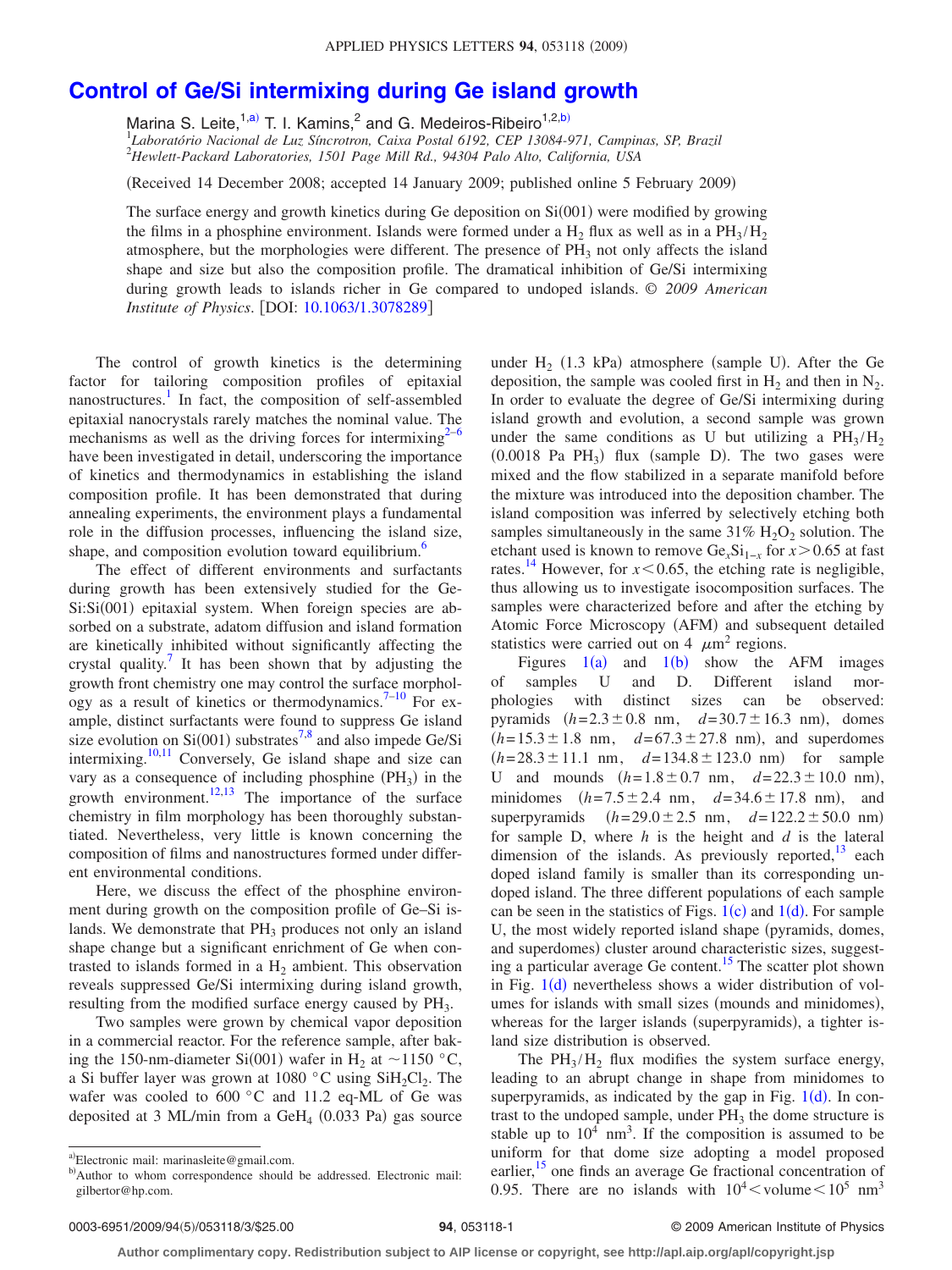<span id="page-1-0"></span>

FIG. 1. (Color online) AFM images of samples (a) U and (b) D showing the different island morphologies obtained after the deposition of 11.2 eq-ML of pure Ge at 600 $\degree$ C on a Si $(001)$  substrate. The color scale corresponds to the slope. Surface area  $(nm^2) \times$  volume  $(nm^3)$  island statistics for the different morphologies found on samples (c) U and (d) D: (1) pyramid, (2) dome, (3) superdome, (4) mound, (5) minidome, and (6) superpyramid.

(corresponding to the average domes in sample U). This indicates that the minidomes in sample D are richer in Ge than the domes found in sample U. For volumes larger than 105 nm3 , superpyramids prevail. These nanocrystals, only seen in doped layers, $\frac{12}{12}$  have well defined facets $\frac{13}{13}$  and are analogous to the superdomes found in U. The composition of superdomes has been investigated in a recent study, $16 \text{ show}$ ing significant intermixing in these dislocated islands. However, the effect of  $PH_3$  in the Ge/Si intermixing in dislocated islands is not known.

Carrying out selective etching experiments for both samples may help to sort out these issues. The AFM image of sample U after etching reveals that the islands were partially attacked [Fig.  $2(a)$  $2(a)$ ], showing that for all three shapes there is a composition gradient. In contrast, for sample D all islands

<span id="page-1-1"></span>

FIG. 2. (Color online) AFM images of samples (a) U and (b) D after the chemical etching with 30%  $H_2O_2$  for 2 min at room temperature. While the islands were partially attacked in U, all the material is removed for sample D, independent of the island morphology. The arrows indicate the footprints left by one minidome and one superpyramid after the chemical etching.

<span id="page-1-2"></span>

FIG. 3. (Color online) Line scans along the [110] direction of one representative (a) pyramid, (b) dome, and (c) superdome of sample U taken before (black lines) and after (red lines) the chemical etching with  $31\%$   $\mathrm{H}_2\mathrm{O}_2$ . The percentages indicate the volume of material removed by the etching for each island shape.

were completely removed, as shown in Fig.  $2(b)$  $2(b)$ , suggesting that they contain a  $Ge<sub>x</sub> – Si<sub>1−x</sub>$  alloy richer than 0.65 in Ge. The minidome and superpyramid footprints left by the etching (indicated by arrows) show that the initial Ge cluster has remained intact (i.e., nonalloyed) upon island growth.

The growth under a  $PH<sub>3</sub>H<sub>2</sub>$  flux suppresses Si and Ge atom exchange. The phosphine environment selectively impedes the Si diffusion at the substrate surface during the Ge deposition as the P–Si bond is stronger than P–Ge bond.<sup>3</sup> As a consequence, island growth in a phosphine atmosphere has distinct kinetics, producing different composition profiles.

Figure [3](#page-1-2) shows line scans before and after etching for representative islands with three different morphologies found for sample U. For the pyramid [Fig.  $3(a)$  $3(a)$ ], only the island shell was removed by the etching solution. The remaining 64% of the volume of the islands is formed by a Ge<sub>*x*</sub>–Si<sub>1−*x*</sub> alloy with *x* < 0.65. In Fig. [3](#page-1-2)(b), the dome top was removed  $(\sim 43\%$  of the island volume), leaving behind a Si rich nanocrystal core. The line scans of the superdome before and after the chemical etching [see Fig.  $3(c)$  $3(c)$ ] show that 90*%* of the material in the dislocated islands was removed, leaving an irregular topography, suggestive of dome coalescence [as shown by the AFM image in Fig.  $2(a)$  $2(a)$ ]. Thus, as the island family size increases, more material is removed by the selective etching, indicating that the larger islands, independent of their families, are richer in Ge. In fact, dislocated islands can accommodate a much higher Ge content due to partial strain relief caused by dislocations[.16](#page-2-11) Additionally, the role of intermixing during Ostwald ripening has not been fully investigated, but it is expected to be important for a system with low enthalpy for alloy formation such as  $Ge-Si.$ <sup>1</sup>

The line scans of representative minidomes and superpyramids before and after the chemical etching are shown in Figs.  $4(a)$  $4(a)$  and  $4(b)$ .<sup>[18](#page-2-15)</sup> Upon further inspection of the island footprints given by these line scans, it is found that the intermixing process reaches 0.4 and 1.6 nm deep below the reference surface for minidomes and superpyramids, respectively (corresponding to a Ge–Si alloy with  $x > 0.65$ ). The depressions observed can be better understood by the process

**Author complimentary copy. Redistribution subject to AIP license or copyright, see http://apl.aip.org/apl/copyright.jsp**